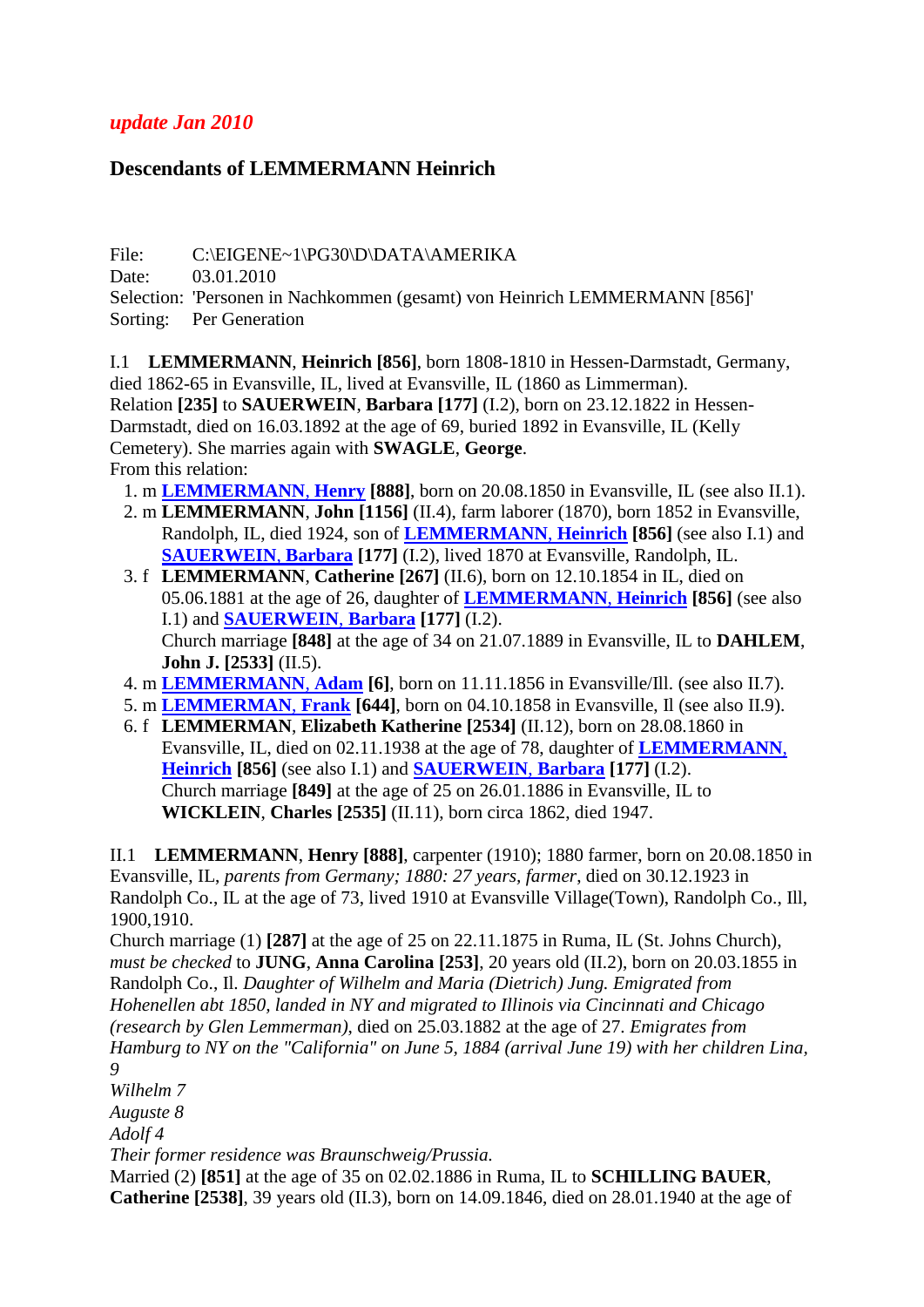93.

From the first marriage:

- 1. f **LEMMERMANN**, **Katharina Carolina** (Lina) **[2536]** (III.2), born 1877 in Braunschweig(?), died on 20.05.1972, daughter of **[LEMMERMANN](#page-0-0)**, **Henry [888]** (see also II.1) and **JUNG**, **[Anna Carolina](#page-0-3) [253]** (II.2), lived at Evansville, IL (1903). Married **[850]** on 21.04.1903 in Evansville, IL to **SCHILLING**, **Dominick N. [2537]**, 29 years old (III.1), born on 12.12.1873, died on 15.07.1959 at the age of 85, lived at Belleville, IL.
- 2. f **LEMMERMANN**, **Auguste [96]** (III.3), born abt.1878 in Braunschweig(?), daughter of **[LEMMERMANN](#page-0-0)**, **Henry [888]** (see also II.1) and **JUNG**, **[Anna Carolina](#page-0-3) [253]**  $(II.2)$ .
- 3. m **[LEMMERMANN](#page-2-0)**, **Adam Wilhelm** (William, Bill) **[2187]**, born on 03.02.1879 in Braunschweig(?) (see also III.4).
- 4. m **LEMMERMANN**, **Adolf [501]** (III.6), born abt. 1881 in Braunschweig(?), son of **[LEMMERMANN](#page-0-0)**, **Henry [888]** (see also II.1) and **JUNG**, **[Anna Carolina](#page-0-3) [253]**  $(II.2).$

From the second marriage:

 5. f **LEMMERMAN**, **Eleonora** (Nora) **[1841]** (III.8), born on 24.04.1887 in Evansville, Randolph, IL, died on 05.03.1983 at the age of 95, daughter of **[LEMMERMANN](#page-0-0)**, **[Henry](#page-0-0) [888]** (see also II.1) and **[SCHILLING BAUER](#page-0-4)**, **Catherine [2538]** (II.3), lived 1900 at Randolph, Evansville, IL.

Married **[852]** at the age of 22 on 10.08.1909 in Evansville, IL to **SCHULEIN**, **William [2539]**, 27 years old (III.7), born on 01.11.1881, died on 15.10.1940 at the age of 58.

<span id="page-1-0"></span>II.7 **LEMMERMANN**, **Adam [6]**, farmer, born on 11.11.1856 in Evansville/Ill. Died on 13.09.1942 in Randolph Co.,IL at the age of 85, *parents from Germany*, lived at Ellis Grove,Randolph, IL(1920); Chester Pct, Randolph, IL (1910); Kaskaskia, Randolph, IL (1900).

Married **[14]** at the age of 32 on 20.08.1889 in Randolph Co., IL to **DOLL**, *Emma* **Katherine [568]**, 24 years old (II.8), born on 31.12.1864 in Eppingen/ Germany, died on 29.11.1950 in Randolph Co., IL at the age of 85, *immigrated 1870*.

From this marriage:

- 1. m **[LEMMERMAN](#page-3-0)**, **Henry C. [896]**, born on 11.11.1894 in Kaskaskia Island, Il (see also III.9).
- 2. m **[LEMMERMANN](#page-3-1)**, *Carl* **Christian [238]**, born on 19.07.1897 in Kaskaskia Island/Ill. (see also III.12).
- 3. m **[LEMMERMANN](#page-3-2)**, *Frank* **Herman [645]**, born on 24.11.1899 in IL (see also III.14).

<span id="page-1-1"></span>II.9 **LEMMERMAN**, **Frank [644]**, 1910: farmer, born on 04.10.1858 in Evansville, Il, died on 05.09.1945 at the age of 86. *Moved from IL to NE about 1890*, lived 10.1920 at Franklin,North Franklin, NE(1920); Buffalo, NE (1910).

Married **[569]** at the age of 27 on 03.11.1885 in Red Bud, Il to **KUMPKE**, **Minnie Franciska [1640]**, 23 years old (II.10), born on 20.10.1862 in Gnesen, Posen, Germany, *cemetery record Franklin Co., NE: born 10.10.1862*, died on 19.01.1939 in Franklin Co., NE at the age of 76, *immigration 1870*. From this marriage:

- <span id="page-1-2"></span> 1. m **LEMMERMANN**, **Adam [874]** (III.16), born on 14.07.1886 in Evansville, Randolph, IL, son of **[LEMMERMAN](#page-1-1)**, **Frank [644]** (see also II.9) and **[KUMPKE](#page-1-2)**, **Minnie [Franciska](#page-1-2) [1640]** (II.10).
- 2. m **[LEMMERMAN](#page-3-3)**, **Carl Andreas** (Carl Andrew) **[237]**, born on 19.09.1887 in Nebraska (see also III.17).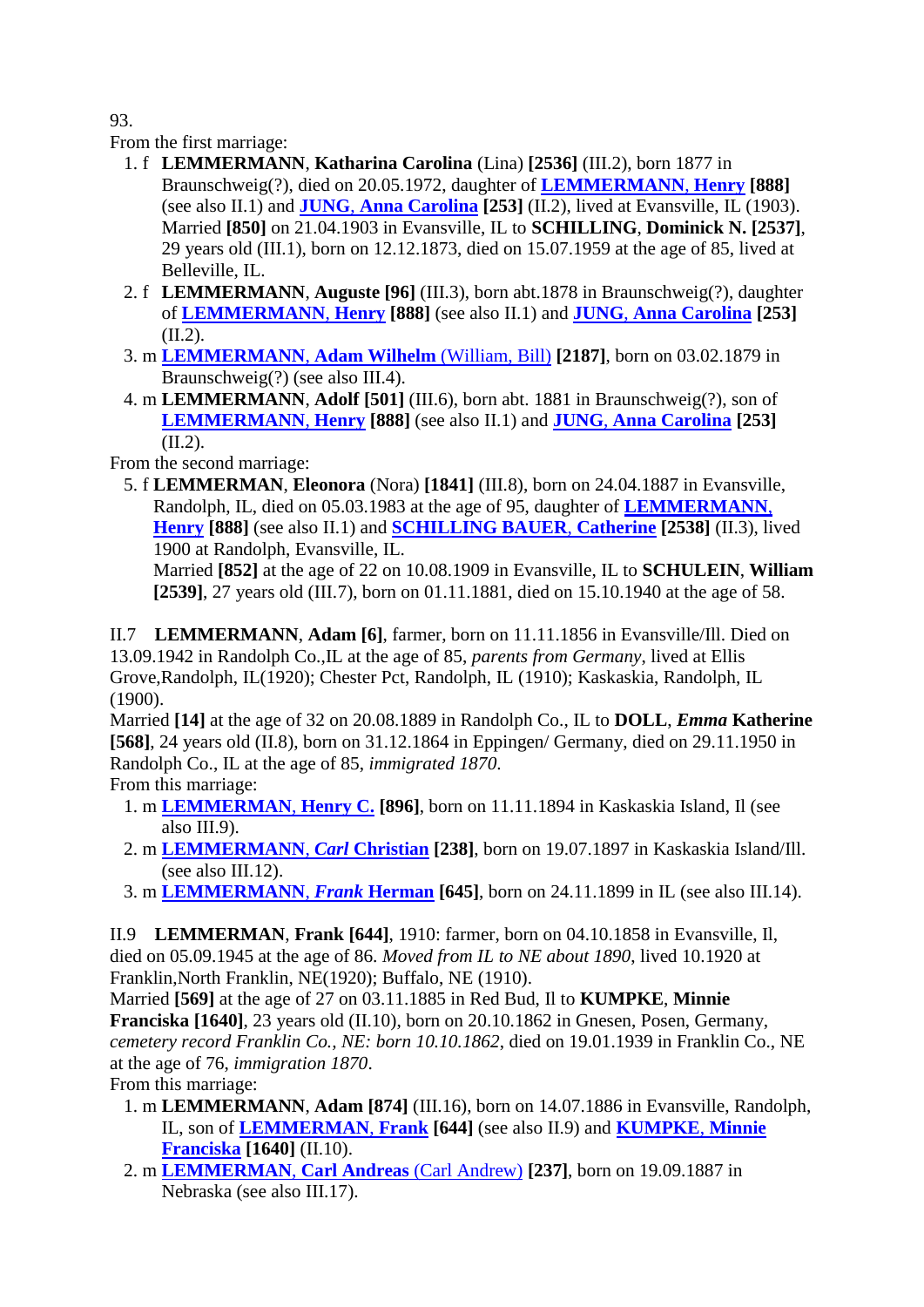3. f **LEMMERMAN**, **Julia Dorothea [1230]** (III.20), born on 19.11.1889 in Tobias, NE, daughter of **[LEMMERMAN](#page-1-1)**, **Frank [644]** (see also II.9) and **[KUMPKE](#page-1-2)**, **Minnie [Franciska](#page-1-2) [1640]** (II.10).

Married **[570]** at the age of 28 on 21.05.1918 in Campbell, Franklin Co., NE to **PIETZKO**, **Victor [2132]** (III.19), reverend.

- 4. m **[LEMMERMAN](#page-4-0)**, **Louis Conrad [1396]**, born on 30.08.1892 in Tobias, NE (see also III.21).
- 5. f **LEMMERMAN**, **Laura Marie [1313]** (III.24), born on 24.02.1895 in Campbell, Franklin Co., NE, daughter of **[LEMMERMAN](#page-1-1)**, **Frank [644]** (see also II.9) and **KUMPKE**, **[Minnie Franciska](#page-1-2) [1640]** (II.10). Married **[572]** at the age of 22 on 12.06.1917 in Campbell, Franklin Co., NE to **RIPPEN**, **Frederick [669]**, 22 years old (III.23), born on 23.02.1895 in Campbell, Franklin, NE, lives at 1920 Upland, NE.
- 6. m **LEMMERMAN**, **Henry [899]** (III.25), born abt. 1900, son of **[LEMMERMAN](#page-1-1)**, **[Frank](#page-1-1) [644]** (see also II.9) and **KUMPKE**, **[Minnie Franciska](#page-1-2) [1640]** (II.10), *not listed in register 1910*.
- 7. f **LEMMERMAN**, **Eleanor Sophia [499]** (III.27), born on 08.01.1906 in Campbell, Franklin Co., NE, daughter of **[LEMMERMAN](#page-1-1)**, **Frank [644]** (see also II.9) and **KUMPKE**, **[Minnie Franciska](#page-1-2) [1640]** (II.10). Married **[573]** at the age of 21 on 02.06.1927 in Campbell, Franklin Co., NE to **PAVELKA**, **Leo [1330]** (III.26).

<span id="page-2-0"></span>III.4 **LEMMERMANN**, **Adam Wilhelm** (William, Bill) **[2187]**, farm laborer; miller (flour mill)1920; 1930: laborer/flour mill, born on 03.02.1879 in Braunschweig(?), died on 17.10.1958 at the age of 79, lived 10.1920 at Evansville, Randolph Co., IL. Married **[494]** at the age of 22 on 08.10.1901 in Evansville, IL to **SCHWARZ**, **Josephine S. [1221]**, 24 years old (III.5), born on 09.10.1876 in IL, died on 15.12.1967 at the age of 91. From this marriage:

- <span id="page-2-1"></span> 1. f **LEMMERMAN**, **Selma C. [2034]** (IV.1), teacher in Randolph and Madison counties, IL, born on 10.12.1902 in IL, died on 14.01.1986 in Roxana, Madison, IL at the age of 83, daughter of **[LEMMERMANN](#page-2-0)**, **Adam Wilhelm** (William, Bill) **[2187]** (see also III.4) and **SCHWARZ**, **[Josephine S.](#page-2-1) [1221]** (III.5), lived 1920/1930 at Evansville, Randolph, IL.
- 2. f **LEMMERMAN**, **Leona B. [1336]** (IV.2), 1930 saleslady; operator grocery store Evansville, IL, born on 26.06.1904 in IL, died on 30.03.1999 in Red Bud, IL at the age of 94, daughter of **[LEMMERMANN](#page-2-0)**, **Adam Wilhelm** (William, Bill) **[2187]** (see also III.4) and **SCHWARZ**, **[Josephine S.](#page-2-1) [1221]** (III.5), lived 1920/1930 at Evansville, Randolph, IL.
- 3. f **LEMMERMANN**, **Eleanor J. [497]** (IV.3), born on 10.04.1906 in IL, died on 22.08.1979 at the age of 73, daughter of **[LEMMERMANN](#page-2-0)**, **Adam Wilhelm** [\(William, Bill\)](#page-2-0) **[2187]** (see also III.4) and **SCHWARZ**, **[Josephine S.](#page-2-1) [1221]** (III.5), lived 1920/1930 at Evansville, Randolph, IL.
- 4. m **[LEMMERMAN](#page-4-1)**, **Herman H. [952]**, born on 12.03.1908 in IL (see also IV.4).
- 5. m **[LEMMERMAN](#page-4-2)**, **Wendeling** (Pete) **[2158]**, born on 28.09.1910 (see also IV.6).
- 6. f **LEMMERMAN**, **Paula C. [1887]** (IV.8), born on 09.06.1914 in IL, died on 30.06.2007 at the age of 93, daughter of **[LEMMERMANN](#page-2-0)**, **Adam Wilhelm** [\(William, Bill\)](#page-2-0) **[2187]** (see also III.4) and **SCHWARZ**, **[Josephine S.](#page-2-1) [1221]** (III.5), lived 1920 at Evansville, Randolph, IL.
- 7. m **[LEMMERMAN](#page-4-3)**, **Aloysius M.** (Al) **[55]**, born on 24.12.1916 in Evansville, Randolph, IL (see also IV.9).
- 8. f **LEMMERMAN**, **Melba K. [453]** (IV.12), born on 06.08.1920 in Evansville, IL, died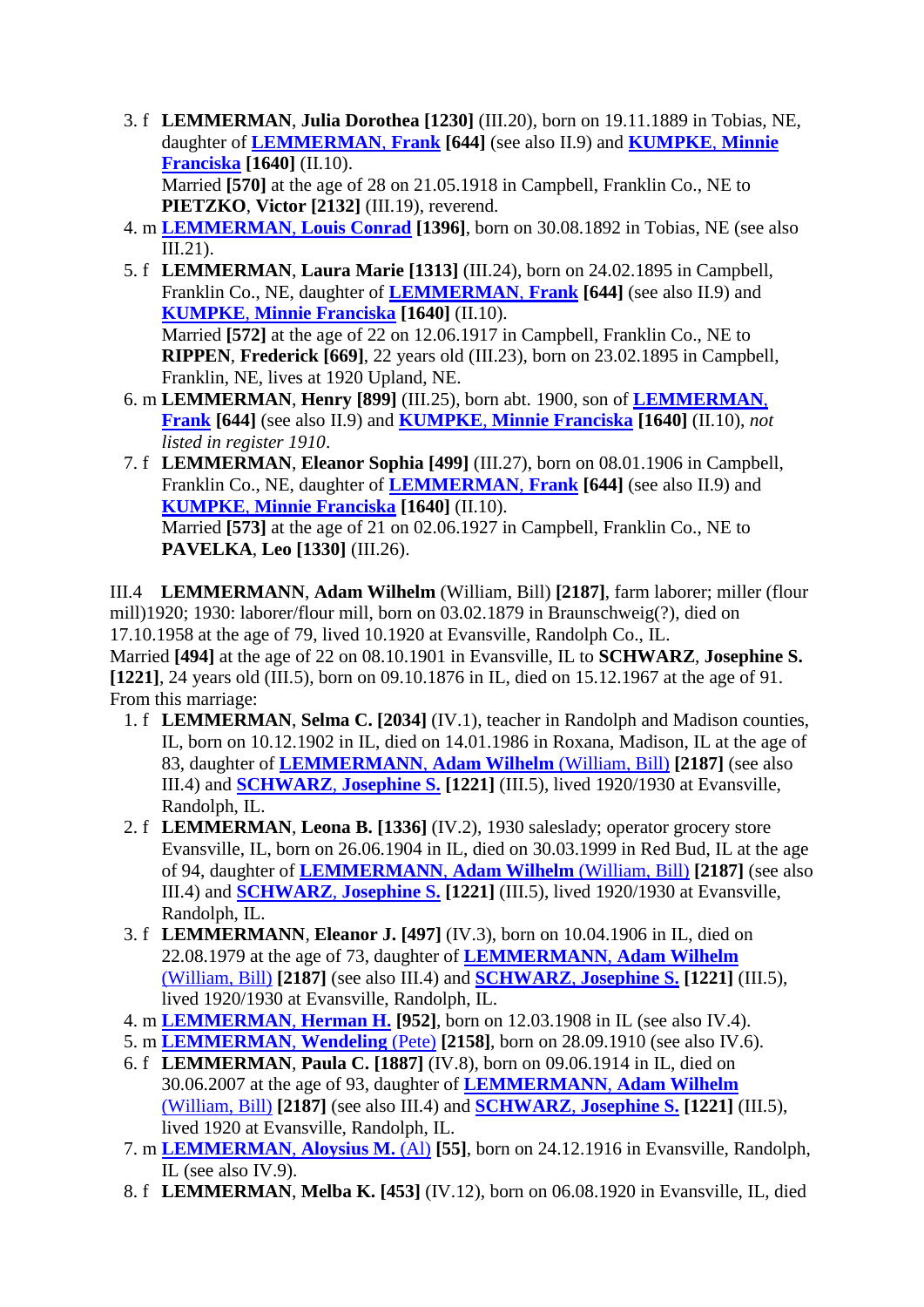on 12.10.2009 in Belleville, IL at the age of 89, daughter of **[LEMMERMANN](#page-2-0)**, **Adam Wilhelm** [\(William, Bill\)](#page-2-0) **[2187]** (see also III.4) and **SCHWARZ**, **[Josephine S.](#page-2-1) [1221]** (III.5).

Married **[742]** at the age of 25 on 26.06.1946 to **BIENVENUE**, **William R. [2064]**, 26 years old (IV.11), born on 04.01.1920, died on 12.05.2008 at the age of 88.

<span id="page-3-0"></span>III.9 **LEMMERMAN**, **Henry C. [896]**, 1930: letter carrier / post office, born on

11.11.1894 in Kaskaskia Island, Il, died on 09.12.1972 in Chester, IL at the age of 78, lived 1930 at Chester, Randolph, IL.

Married (1) **[810]** at the age of 26 on 24.06.1921 in Chester, IL to **ADDERLY**, **Flora E. [2440]**, 27 years old (III.10), born on 12.03.1894 in IL, died on 06.05.1934 in St.Louis, MO at the age of 40.

Married (2) **[559]** at the age of 40 on 23.05.1935 in Springfield, IL to **GNAEGY**, **Marie Christina [1503]**, 43 years old (III.11), born on 10.05.1892 in Chester, IL, died on 19.09.1971 at the age of 79.

From the first marriage:

1. m **[LEMMERMAN](#page-5-0)**, *Roger* **Henry [1977]**, born on 20.10.1930 (see also IV.13).

<span id="page-3-1"></span>III.12 **LEMMERMANN**, *Carl* **Christian [238]**, 1930: machinist/shoe factory, born on 19.07.1897 in Kaskaskia Island/Ill. Died 00.12.1981, lived 1930 at Chester, Randolph, IL. Relation **[15]** to **SICKMEIER**, **Edna Louise Sophie [476]** (III.13), born on 25.10.1906 in IL, died on 28.09.1993 at the age of 86, *parents: Adolph Conrad Siekmeyer and Emily Welge*, *bei Tod Chester, Randolph, IL*.

From this relation:

1. m **[LEMMERMANN](#page-5-1)**, **Walter Charles [2145]**, born on 22.08.1930 (see also IV.16).

 2. m **[LEMMERMANN](#page-5-2)**, **Edward John [489]**, born on 01.10.1933 in Chester, IL (see also IV.18).

<span id="page-3-2"></span>III.14 **LEMMERMANN**, *Frank* **Herman [645]**, shoe factory (1930), born on 24.11.1899 in IL, died on 14.04.1976 in Pickneyville, IL at the age of 76, lived at Chester, Randolph, IL (1930). *Pinckneyville, Ill*

*andere Liste: Rice, Perry, IL*.

Church marriage **[706]** at the age of 23 on 01.05.1923 in Chester, IL to **ROTH**, **Lucille S. [2438]**, 20 years old (III.15), born on 17.07.1902 in MO, died on 30.01.1998 in Pickneyville, IL at the age of 95.

From this marriage:

 1. f **LEMMERMAN**, **Jacqueline [2439]** (IV.21), born on 05.12.1929 in IL, daughter of **[LEMMERMANN](#page-3-2)**, *Frank* **Herman [645]** (see also III.14) and **ROTH**, **[Lucille S.](#page-3-4) [2438]** (III.15).

<span id="page-3-5"></span><span id="page-3-4"></span>Married **[611]** in Chester, IL to **RUBACH**, **Herman [1737]** (IV.20), born on 02.09.1925, died on 05.02.1994 in Pickneyville, IL at the age of 68.

2. m **[LEMMERMANN](#page-6-0)**, **Ronald R. [1981]**, born on 05.06.1934 (see also IV.22).

<span id="page-3-3"></span>III.17 **LEMMERMAN**, **Carl Andreas** (Carl Andrew) **[237]**, 1910/1920: farmer, born on 19.09.1887 in Nebraska, died on 03.11.1920 at the age of 33, lived at Buffalo, Franklin, NE (1920); 1917 Riverton, NE.

Married **[574]** at the age of 26 on 12.05.1914 in Franklin Co., NE to **HENKEL**, **Dora H. [447]**, 19 years old (III.18), school teacher/public school, born on 06.04.1895 in Princeton, NE, *parents from Germany; father (1930) August Henkel, 68 years, immigrated 1890*. She marries again with **LHEUREUX**, **Leopold Ephraim**. She lives 1930 at Buffalo,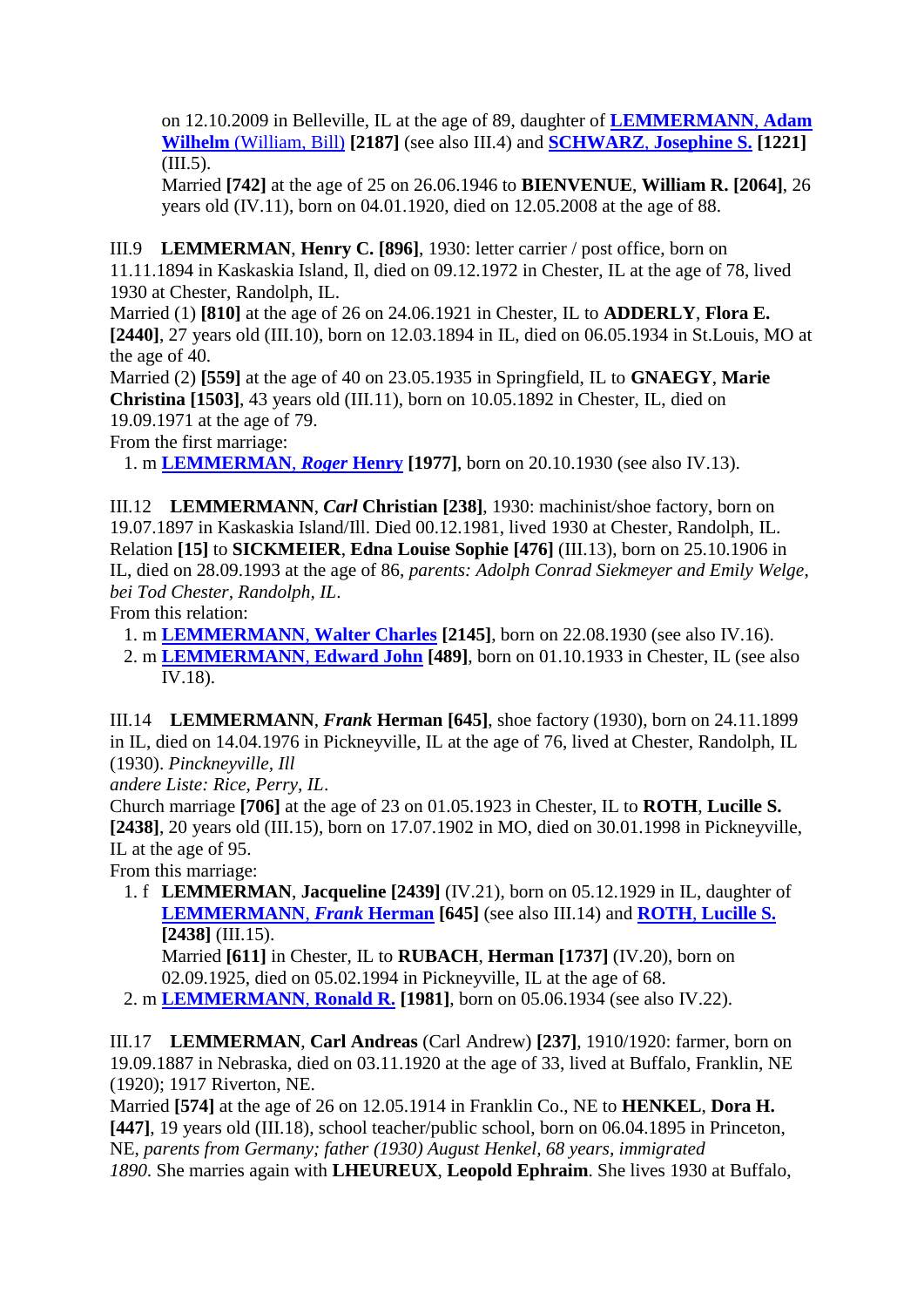Franklin, NE. From this marriage:

 1. f **LEMMERMAN**, **Viola May [2138]** (IV.25), 1937 student Lincoln, NE, born on 28.03.1915 in Campbell, MN, died on 21.05.2004 in Seward, NE at the age of 89, daughter of **[LEMMERMAN](#page-3-3)**, **Carl Andreas** (Carl Andrew) **[237]** (see also III.17) and **[HENKEL](#page-3-5)**, **Dora H. [447]** (III.18), school teacher/public school. Married **[682]** at the age of 25 on 13.07.1940 in Campbell, Franklin Co., NE to **JACOBSON**, **Vincent Charles Edward [2134]** (IV.24).

<span id="page-4-0"></span>III.21 **LEMMERMAN**, **Louis Conrad [1396]**, 1920/1930:farmer in Buffalo, born on 30.08.1892 in Tobias, NE, died on 22.05.1960 in Franklin Co., NE at the age of 67, lived at Buffalo,North Franklin, NE (1920/1930); 1917 Campbell, NE.

Married **[571]** at the age of 22 on 20.04.1915 in Campbell, Franklin Co., NE to **ZUELLNER (ZEULLNER)**, **Sophia A. [2055]**, 24 years old (III.22), born on 02.12.1890 in NE, *parents from Germany*, died on 07.07.1970 in Franklin Co., NE at the age of 79. From this marriage:

- <span id="page-4-4"></span> 1. f **LEMMERMAN**, **Norma M. [2448]** (IV.26), born on 03.01.1916 in Campbell, Franklin Co., NE, daughter of **[LEMMERMAN](#page-4-0)**, **Louis Conrad [1396]** (see also III.21) and **[ZUELLNER \(ZEULLNER\)](#page-4-4)**, **Sophia A. [2055]** (III.22).
- 2. f **LEMMERMAN**, **Lucille E. [2467]** (IV.27), born on 24.12.1916 in Campbell, Franklin Co., NE, daughter of **[LEMMERMAN](#page-4-0)**, **Louis Conrad [1396]** (see also III.21) and **[ZUELLNER \(ZEULLNER\)](#page-4-4)**, **Sophia A. [2055]** (III.22).
- 3. m **[LEMMERMAN](#page-6-1)**, **Leland Carl [1323]**, born on 15.09.1921 in Nebraska (see also IV.28).
- 4. m **[LEMMERMAN](#page-6-2)**, **Carlton** (Carl Henry) **[240]**, born on 07.09.1923 in Campbell, Franklin Co., NE (see also IV.30).
- 5. f **LEMMERMAN**, **Eunice Evelyn [606]** (IV.32), born on 17.10.1929 in Campbell, Franklin Co., NE, died on 05.03.1982 in Campbell, Franklin Co., NE at the age of 52, daughter of **[LEMMERMAN](#page-4-0)**, **Louis Conrad [1396]** (see also III.21) and **[ZUELLNER \(ZEULLNER\)](#page-4-4)**, **Sophia A. [2055]** (III.22).

<span id="page-4-1"></span>IV.4 **LEMMERMAN**, **Herman H. [952]**, salesman 1930, born on 12.03.1908 in IL, died on 11.01.1990 at the age of 81, lived 1930 at Evansville, Randolph, IL. Married **[853]** at the age of 26 on 16.08.1934 in Prairie du Rocher, IL to **DUCLOS**, **Hilda [2540]**, 20 years old (IV.5), born on 01.07.1914, died on 15.12.1983 at the age of 69. From this marriage:

<span id="page-4-5"></span> 1. f **LEMMERMAN**, **Nancy J. [698]** (V.1), born on 12.07.1943, daughter of **[LEMMERMAN](#page-4-1)**, **Herman H. [952]** (see also IV.4) and **[DUCLOS](#page-4-5)**, **Hilda [2540]**  $(IV.5)$ .

<span id="page-4-2"></span>IV.6 **LEMMERMAN**, **Wendeling** (Pete) **[2158]**, born on 28.09.1910, died 03.1972. *Evansville, Randolph, IL*.

Married **[152]** at the age of 26 on 30.10.1936 in Breese, IL to **BEATTIE**, **Lillian B. [1355]**, 28 years old (IV.7), born on 03.04.1908, died on 30.08.2002 in Red Bud, IL at the age of 94, lived at Evansville, Randolph, IL. From this marriage:

<span id="page-4-6"></span> 1. f **LEMMERMAN**, **Glen [976]** (V.2), born on 30.03.1943, daughter of **[LEMMERMAN](#page-4-2)**, **[Wendeling](#page-4-2)** (Pete) **[2158]** (see also IV.6) and **[BEATTIE](#page-4-6)**, **Lillian B. [1355]** (IV.7).

<span id="page-4-3"></span>IV.9 **LEMMERMAN**, **Aloysius M.** (Al) **[55]**, born on 24.12.1916 in Evansville, Randolph, IL, died on 07.09.1989 at the age of 72.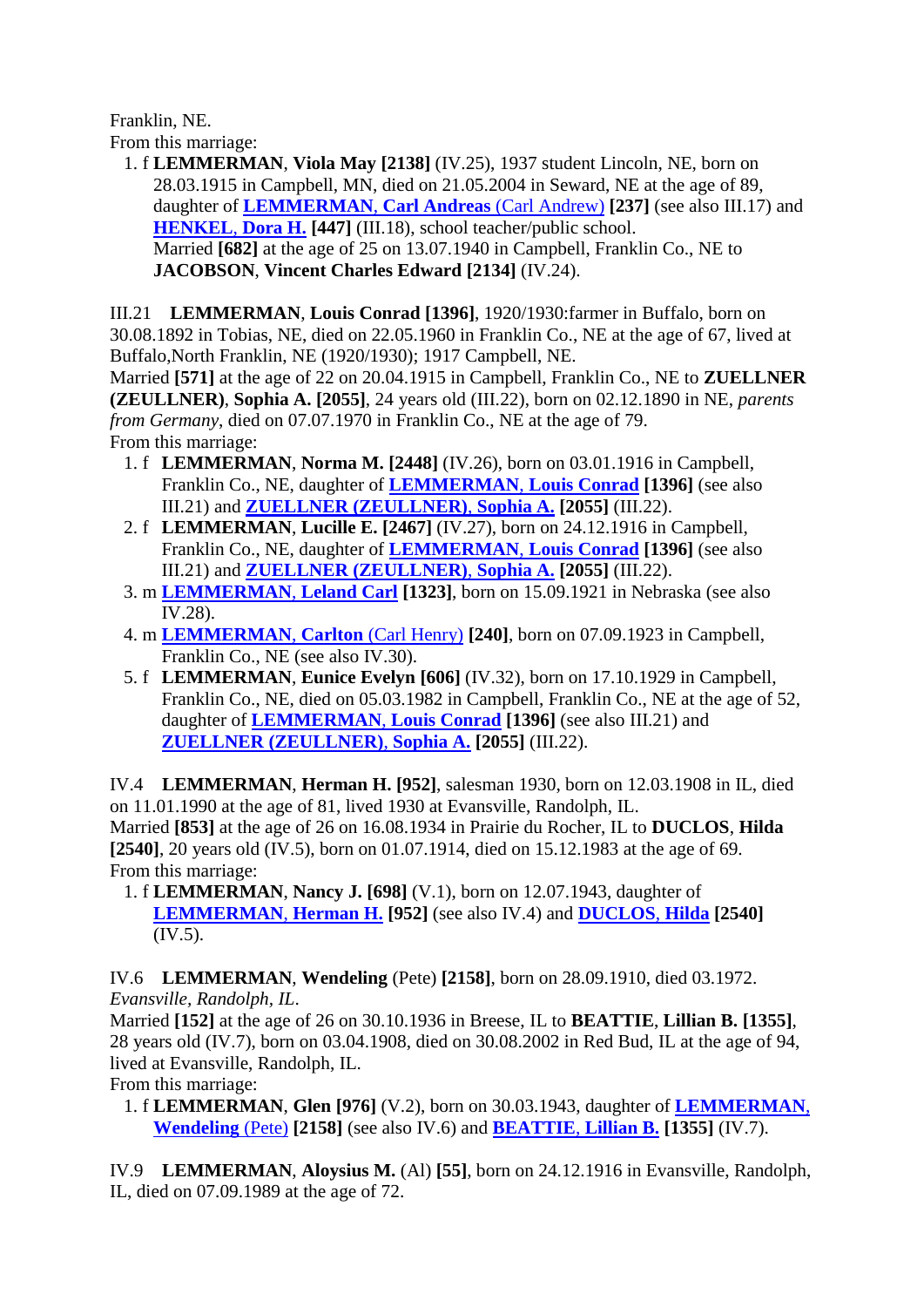Married **[495]** at the age of 24 on 28.06.1941 in St.Louis, MO to **SCHOEPPEL**, *Lucille* **Elizabeth [1414]**, 22 years old (IV.10), born on 03.01.1919 in Johnson Co., Ill, died on 20.11.2004 in Red Bud, IL at the age of 85, lived 2002 at Red Bud, IL. From this marriage:

 1. f **LEMMERMAN**, **Mary Ellen [1573]** (V.4), born on 23.12.1944, daughter of **[LEMMERMAN](#page-4-3)**, **Aloysius M.** (Al) **[55]** (see also IV.9) and **[SCHOEPPEL](#page-5-3)**, *Lucille* **[Elizabeth](#page-5-3) [1414]** (IV.10).

<span id="page-5-4"></span><span id="page-5-3"></span>Relation **[330]** to **DOIRON**, **Lawrence [285]** (V.3), lives at 2004 Millstadt, IL.

<span id="page-5-0"></span>IV.13 **LEMMERMAN**, *Roger* **Henry [1977]**, US Army, born on 20.10.1930, died on 21.01.1995 in Springfield, IL at the age of 64, buried on 15.06.1999 in Camp Butler National Cemetery, IL. *Chester, Randolph, IL*.

Relation (1) **[560]** to **TURNER**, **Ruby [1998]** (IV.14), born on 21.02.1943.

Relation (2) **[561]** to **STUART**, **Glenda [775]** (IV.15), born on 20.11.1946. From the first relation:

<span id="page-5-5"></span> 1. m **LEMMERMAN**, **John [1153]** (V.5), son of **[LEMMERMAN](#page-5-0)**, *Roger* **Henry [1977]** (see also IV.13) and **[TURNER](#page-5-4)**, **Ruby [1998]** (IV.14).

From the second relation:

 2. f **LEMMERMAN**, **Lisa Ann [1366]** (V.6), daughter of **[LEMMERMAN](#page-5-0)**, *Roger* **Henry [1977]** (see also IV.13) and **[STUART](#page-5-5)**, **Glenda [775]** (IV.15).

<span id="page-5-1"></span>IV.16 **LEMMERMANN**, **Walter Charles [2145]**, born on 22.08.1930, *reverend*, lives 2002 at Herculaneum, MO; Bonne Terre, MO.

<span id="page-5-6"></span>Relation **[217]** to **KERBS**, **Patricia Evelyn [1877]** (IV.17), born on 11.12.1932, lives 2002 at Herculaneum and Bonne Terre, MO.

From this relation:

- 1. f **LEMMERMANN**, **Sherri Anne [2045]** (V.7), born on 03.11.1955 in San Bernardino Co., CA, daughter of **[LEMMERMANN](#page-5-1)**, **Walter Charles [2145]** (see also IV.16) and **KERBS**, **[Patricia Evelyn](#page-5-6) [1877]** (IV.17), lives 2002 at Dallas, TX.
- 2. m **LEMMERMANN**, **Walter C. [2147]** (V.8), President Advantage Enterprises, born on 14.09.1957 in San Bernardino Co., CA, son of **[LEMMERMANN](#page-5-1)**, **Walter Charles [2145]** (see also IV.16) and **KERBS**, **[Patricia Evelyn](#page-5-6) [1877]** (IV.17), lives 2002 at Sausalito, CA.
- 3. f **LEMMERMANN**, **Suzanne Camile [2083]** (V.10), born on 20.04.1960 in Orange Co., CA, daughter of **[LEMMERMANN](#page-5-1)**, **Walter Charles [2145]** (see also IV.16) and **KERBS**, **[Patricia Evelyn](#page-5-6) [1877]** (IV.17). Relation **[878]** to **HOUGH**, **Tom [2597]** (V.9).
- 4. m **LEMMERMANN**, **Scott Andrew [2030]** (V.11), reverend, born on 27.04.1961 in Orange Co., CA, *emailer, address: Rev. Scott Lemmermann, RR1, Box 26A, Bazine,KS 67516*, son of **[LEMMERMANN](#page-5-1)**, **Walter Charles [2145]** (see also IV.16) and **KERBS**, **[Patricia Evelyn](#page-5-6) [1877]** (IV.17), *email: zion@apexcorp.com*.
- 5. f **LEMMERMANN**, **Martha Joanne [1526]** (V.13), born on 09.11.1963 in Orange Co., CA, daughter of **[LEMMERMANN](#page-5-1)**, **Walter Charles [2145]** (see also IV.16) and **KERBS**, **[Patricia Evelyn](#page-5-6) [1877]** (IV.17). Relation **[877]**, *divorced* to **CARTER**, **Jeff [2596]** (V.12).

<span id="page-5-2"></span>IV.18 **LEMMERMANN**, **Edward John [489]**, mayor in Oakdale, MN in the late sixties; schoolteacher, born on 01.10.1933 in Chester, IL, died on 09.04.2002 in Kansas City, MO at the age of 68, lived 2002 at Lees Summit, Jackson, MO.

<span id="page-5-7"></span>Married **[696]** 1961 to **ALBRIGHT**, **Mary Lois [1581]** (IV.19), born on 16.11.1940, lives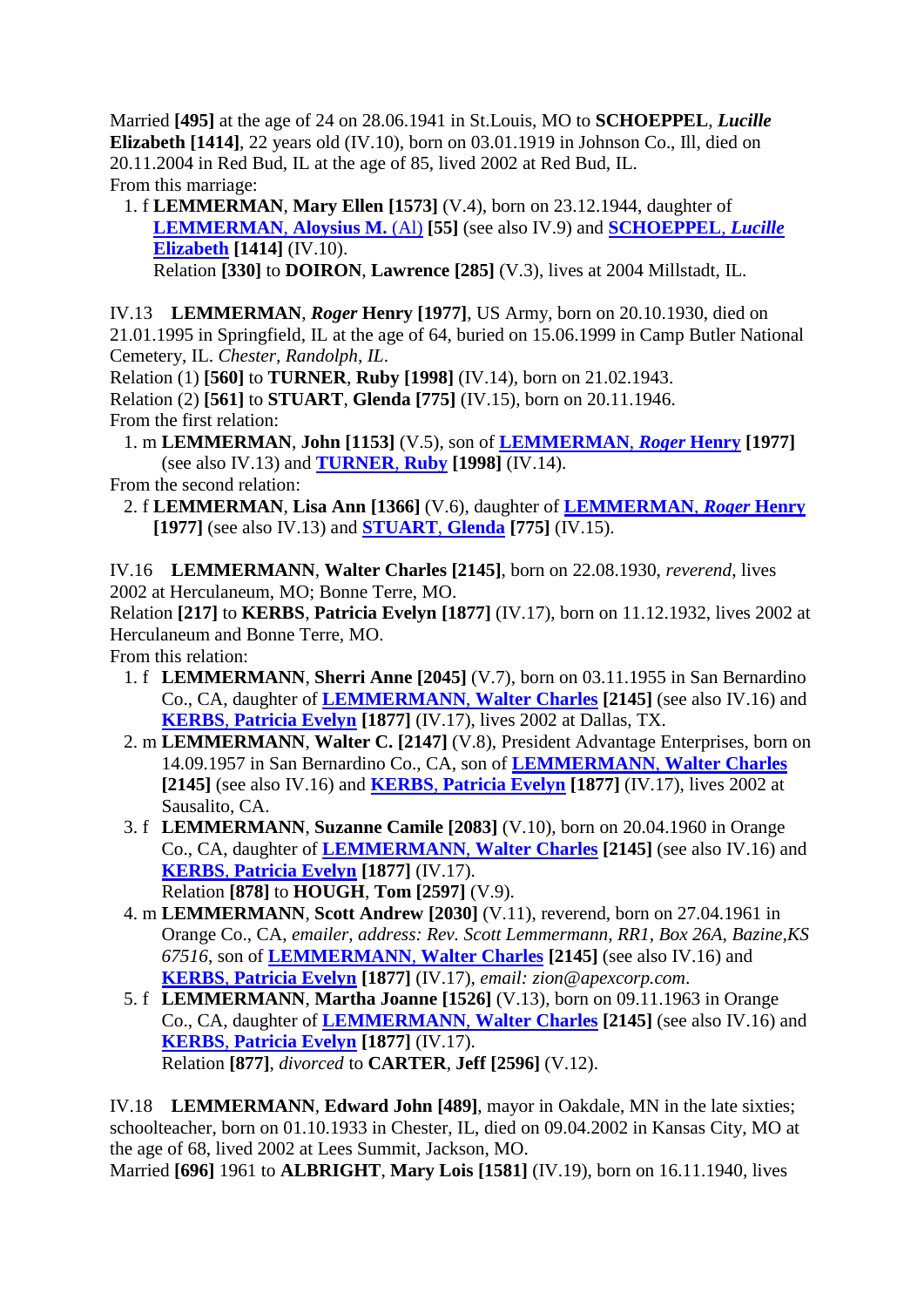2002 at Grandview and Lees Summit, MO. From this marriage:

- 1. f **LEMMERMANN**, **Cynthia Joan [375]** (V.15), born on 16.12.1962 in Oakdale, Ramsey Co., MN, daughter of **[LEMMERMANN](#page-5-2)**, **Edward John [489]** (see also IV.18) and **[ALBRIGHT](#page-5-7)**, **Mary Lois [1581]** (IV.19), lives 2002 at Chicago, IL. Married **[697]** at the age of 19 on 09.08.1982 in Denver Co., CO, *divorced* to **REIBER**, **David S. [1823]** (V.14).
- 2. f **LEMMERMANN**, **Elisabeth Carol [503]** (V.17), born on 01.08.1966 in Hennepin Co., MN, *adopted*, daughter of **[LEMMERMANN](#page-5-2)**, **Edward John [489]** (see also IV.18) and **[ALBRIGHT](#page-5-7)**, **Mary Lois [1581]** (IV.19), lives 2002 Dallas, TX. Relation **[698]** to **FARRELL**, **Nn [1678]** (V.16).
- 3. f **LEMMERMANN**, **Christa Kay [2598]** (V.18), born on 23.10.1968 in Oakdale,Ramsey Co., MN, daughter of **[LEMMERMANN](#page-5-2)**, **Edward John [489]** (see also IV.18) and **[ALBRIGHT](#page-5-7)**, **Mary Lois [1581]** (IV.19).
- 4. f **LEMMERMANN**, **Karla Lynn [1256]** (V.20), born on 03.11.1970 in Oakdale, MN, daughter of **[LEMMERMANN](#page-5-2)**, **Edward John [489]** (see also IV.18) and **[ALBRIGHT](#page-5-7)**, **Mary Lois [1581]** (IV.19), lives 2002 at Greenwood, MO; Lees Summit, MO.

<span id="page-6-3"></span>Relation **[699]**, *divorced* to **VANSELOW**, **Nn [1836]** (V.19).

<span id="page-6-0"></span>IV.22 **LEMMERMANN**, **Ronald R. [1981]**, born on 05.06.1934, lives 2002 2320 North Huron St at Arlington Heights,Cook, IL.

Relation **[550]** to **BAHR**, **Ada L. [4]** (IV.23), born on 21.03.1937, *father: Bernard Bahr*, died on 16.03.2006 in Arlington Heights, Cook, Ill at the age of 68, lived 2002 at Arlington Heights, IL.

From this relation:

- 1. m **[LEMMERMANN](#page-7-0)**, **Bradley Kenneth [208]**, born on 01.06.1960 (see also V.21).
- 2. f **LEMMERMANN**, **Wendy [2160]** (V.24), born on 20.09.1965, daughter of **[LEMMERMANN](#page-6-0)**, **Ronald R. [1981]** (see also IV.22) and **BAHR**, **[Ada L.](#page-6-3) [4]** (IV.23).

Relation **[1075]** to **IVY**, **Russ [2345]** (V.23).

<span id="page-6-1"></span>IV.28 **LEMMERMAN**, **Leland Carl [1323]**, born on 15.09.1921 in Nebraska, died on 06.11.1986 in Los Angeles, CA at the age of 65, lived at LFresno, CA (1944). *Los Alamitos,Orange, CA*.

Relation **[1016]** to **NN**, **NN [886]** (IV.29).

From this relation:

<span id="page-6-4"></span> 1. f **LEMMERMAN**, **Cheri Ann [314]** (V.26), born on 07.04.1955 in Alameda Co., CA, daughter of **[LEMMERMAN](#page-6-1)**, **Leland Carl [1323]** (see also IV.28) and **[NN](#page-6-4)**, **NN [886]** (IV.29).

Married **[499]** at the age of 19 on 16.11.1974 in Los Angeles, CA to **EICHERT**, **Randall S. [2775]** (V.25), born abt.1952.

<span id="page-6-2"></span>IV.30 **LEMMERMAN**, **Carlton** (Carl Henry) **[240]**, 1945 farmer, born on 07.09.1923 in Campbell, Franklin Co., NE, lives at 1945 Adams Co., NE.

Married **[309]** at the age of 24 on 22.01.1948 in Campbell, Franklin Co., NE to **JOHNSON**, **Mildred Jean [1631]**, 21 years old (IV.31), born on 21.01.1927 in Campbell, Franklin Co., NE.

From this marriage:

1. m **[LEMMERMAN](#page-7-1)**, **Richard Louis [1933]**, born on 22.02.1950 (see also V.27).